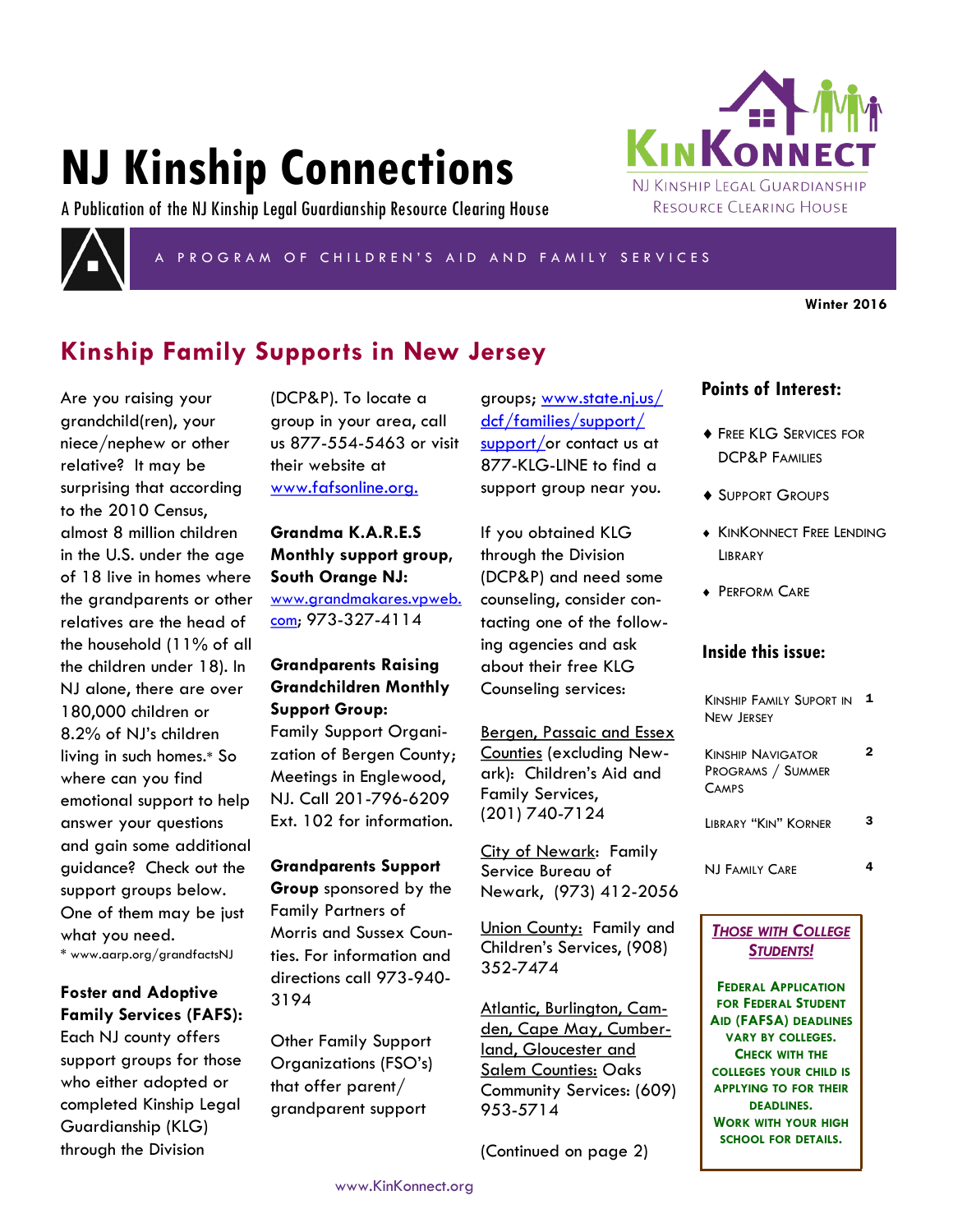# NJ Kinship Connections



**DID YOU KNOW?**

ARE YOU CARING FOR A CHILD/GRANDCHILD WHO HAS A BEHAVIORAL ISSUE, DEVELOPMENTAL OR INTELLECTUAL DISABILITY AND/OR NEEDS SUBSTANCE ABUSE TREATMENT SERVICES?

## CONSIDER CONTACTING PERFORMCARE:

PERFORMCARE HELPS FAMILIES ACROSS NEW JERSEY BY OFFERING SERVICES TO ELIGIBLE CHILDREN SUCH AS:

-IN-HOME THERAPY -FAMILY SUPPORT SERVICES -BEHAVIORAL SUPPORTS -MOBILE RESPONSE -CARE MANAGEMENT -OUT-OF-HOME TREATMENT -SUMMER CAMP ASSISTANCE AND MORE.

> **CALL** 1-877-652-7624 24 HRS A DAY/ 7 DAYS A WEEK.

# PerformCARE



**Kinship Family Supports in NJ (Con't)** 

Hunterdon, Mercer, Middlesex, Monmouth, Ocean and Somerset Counties: Children's Home Society, (609) 695-6274

Hudson County: Catholic Charities, Dioceses of Newark Family Resource Center, (201) 798-9900 Atlantic, Camden, Cape May, Cumberland, Gloucester and Salem Counties: Robins Nest, (856)881-8689

**New Jersey Division of Child Behavioral Health Services (DCBHS)** serves children and teens with emotional and behavioral health care challenges,

and provides counseling services. For information, call 1-877-652-7624.

Need additional resources or have other questions? Please contact our KinKonnect Warm line at 877-KLG-LINE (877- 554-5463) or log onto www.kinkonnect.org.

# **Kinship Navigator Programs:**

Kinship caregivers without Division (DCP&P) involvement may get help addressing immediate problems, and be referred to a local Kinship agency which work with caregivers to access additional services. The local Kinship agencies serve three functions: 1) to help "navigate" other forms of government assistance 2) determine if the caregiver's family is eligible for Kinship Navigator program benefits such as help with short-term expenses for the relative child, (eg:furniture, moving expenses and clothing) and 3) provide technical support and guide the family through the process of Kinship Legal Guardianship if the caregiver wishes to make a legal commitment to the child. Please see below for the number to call to get started:

**CarePlus, NJ** - (201) 797-2660 or (201) 398-9110, serving Bergen, Hudson, Morris, Passaic, Sussex, and Warren Counties. **The Salvation Army** - (973) 373-5045 serving Essex County. **Children's Home Society** - 1-800-396-4518 serving Mercer, Middlesex, Monmouth, Ocean, Somerset, Hunterdon, and Union Counties. **Family Service Association**, 1-877-569-0350 serving Atlantic, Burlington, Camden, Cape May, Cumberland, Gloucester, and Salem Counties.

## **Or call 2-1-1 or 877-652-1148**

For details, log onto: www.nj.gov/dcf/families/support/kinship/

# **Summer Camps**

It's time to start thinking about Summer Camp! What a great opportunity to have your grandchild or relative meet new friends, learn a new skill and just have fun! It will

also give you some rest during those hot summer months! For a list of NJ Camps, please log onto our website or give us a call at 877– KLG LINE 877-554-5463.

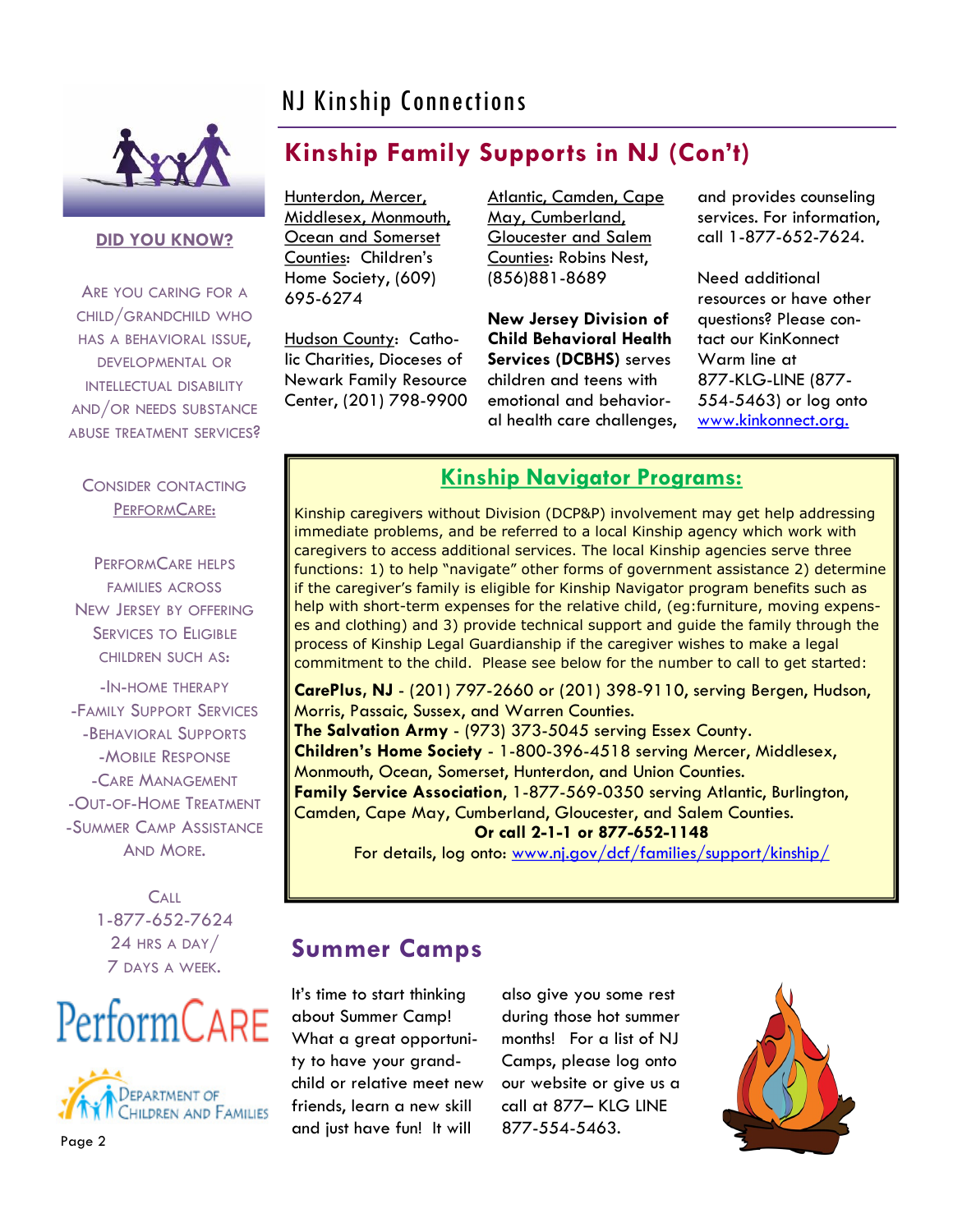# **Library "Kin" Korner, by Natalie, our Librarian**

#### Hello, Readers!

Welcome! This newsletter is a perfect opportunity to review three books on kinship care which I feel offer wisdom that can only come from people who have not only talked the talk but have walked the walk. The first book is *Second Time Around: Help for Grandparents Who Raise Their Children's Kids* by Joan Callander. The story is based on the author's experience of raising her daughter and her grandson, and her search for healing for her family. She retired from a successful business career and became the parent her grandson needed, a role that called for "flexibility and creativity, a youthful attitude, and a belief in God." Some topics taken from the Index of the book include: addictions, abuse, alcohol, birth control, boundaries, caseworkers, child care, choices and consequences, communication, counseling, courts, curfews, custody, discipline, drugs, finances, foster care, fun and laughter, grief, guardianship, guilt, humor, image, incarceration, legal, mental health, parenting, praise, pregnancies, priorities, religion, role models, safety, school, stability, stress, supervision, support, tough love, values, violence and visitation.

*Raising Our Children's Children* by Deborah Doucette-Dudman with Jeffrey R. LaCure is another resource for grandparents who are raising their grandchildren. The author is a grandparent who is parenting her grandchild whom she and her husband have legally adopted. She became a support group leader for the organization Grandparents As Parents (GAP).

There are nine chapters in this book: 1) The "Bad" Parent 2) Family Secrets 3) When Grandparents Don't Agree 4) Healing the Wounds 5) Integrating the Birth Parent 6) What's in a Name? 7) Mothers in Prison 8) Guardianship-Adoption-Letting Go 9) Grandchildren Having Their Say.

*A Kinship Guide to Rescuing Children* by Helene LaBrecque Ellis asks the question: When difficulties strike a family, who takes the children?

Today a staggering number of children are living without their parents at their grandparents or other relatives. You or someone you know may be caring for a kinship child. Grand families take on a terrific rescue at a considerable cost to themselves, and provide a significant service to society at large.

This book shares information that may help families navigate the difficult world of public services through four main sections: How Did This Happen? The Long-Term Commitment; Types of Community Kinship Care Supports and Resources. KinKonnect is not part of this book, but we recommend contacting us first to get started on your resources.

We have all these books and more in our Free Kinship Care Lending Library. Please contact us at 877-KLG LINE (877-554- 5463) to borrow a book or speak to us about the books and resources YOU need.





## *The KinKonnect Free Lending Library 1-877-KLG-LINE (1-877-554-5463)*

*Did you know that our KinKonnect Program has over 2000 Books, that you may borrow? Many focus on Kinship Care!*

# *No PC? No Problem!*

Contact a KinKonnect warm-line representative at 877-KLG-LINE ((877) 554-5463) to request a book or ask a question about Statewide resources!



*March is National Women's History Month!*  CELEBRATING **Women of Character**  $\bullet$